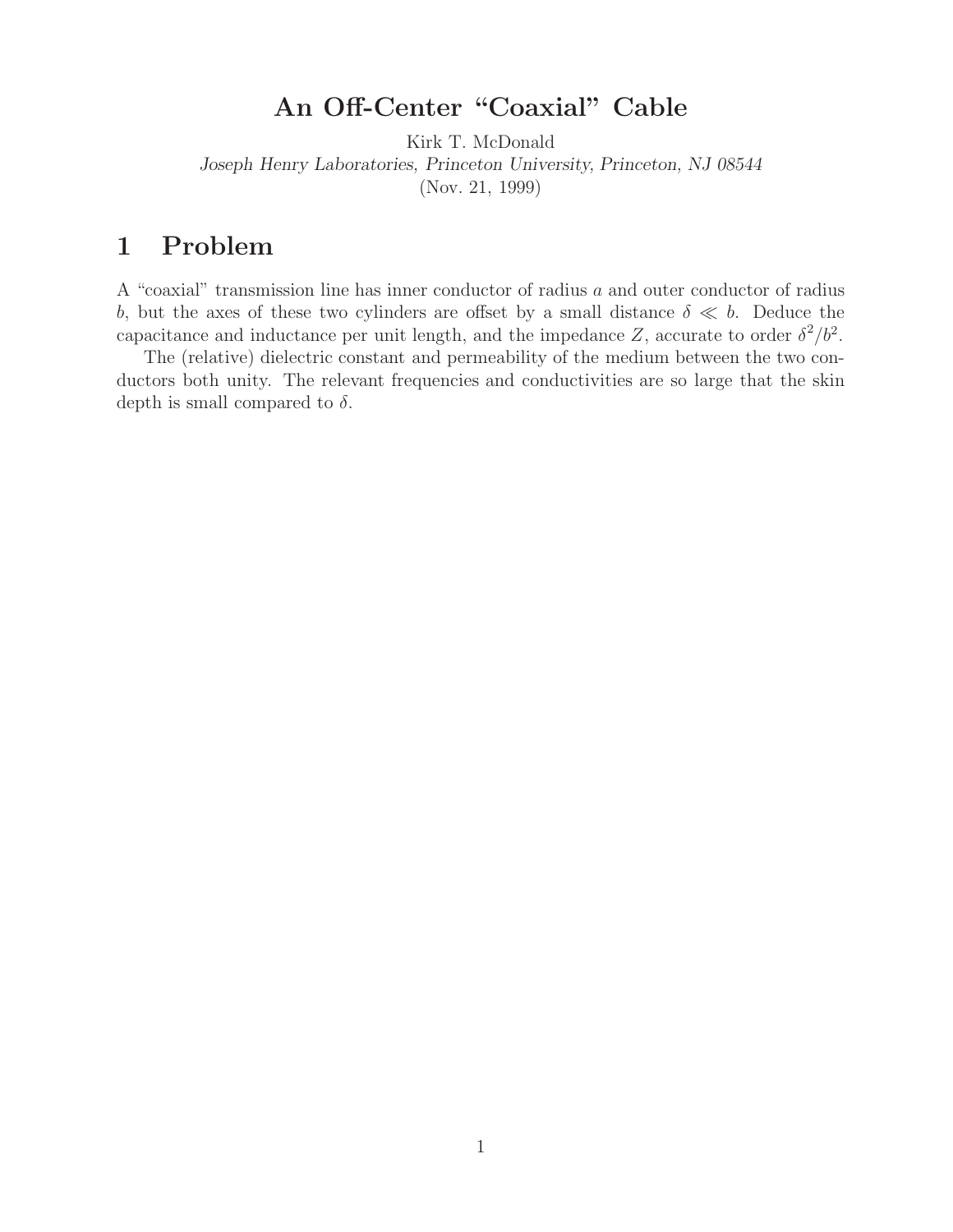## **2 Solution**

We use Gaussian units, and convert the impedance  $Z = \sqrt{L/C}$  to MKSA units by noting that  $1/c = 30\Omega$ , where c is the speed of light.

We don't need to calculate both the capacitance  $C$  per unit length and the inductance L per unit length, since in the case of a (perfectly conducting) transmission line they are related by,

$$
LC = \frac{\epsilon \mu}{c^2},\tag{1}
$$

where the dielectric constant  $\epsilon$  and the permeability  $\mu$  are unity in the present case. The assumed smallness of the skin depth permits us to approximate the present transmission line as perfectly conducting.

We first present two calculations of the capacitance (secs. 3 and 4), and then a calculation of the inductance (sec. 5) as illustrations of various possible techniques.

#### **3 The Capacitance Via the Image Method**

It is expedient to use the image method for 2-dimensional cylindrical geometries. Recall that in the case of a wire of charge  $q$  per unit length at distance  $b$  from a ground conducting cylinder of radius a, as shown in the figure, one can think of an image wire of charge  $-q$  at radius  $a^2/b$ .



To apply this to the present problem, sketched in the figure below, note that the image wires of charge  $\pm q$  per unit length are both located to the left of the center of the inner conductor, say at distances  $r_a$  and  $r_b$ .

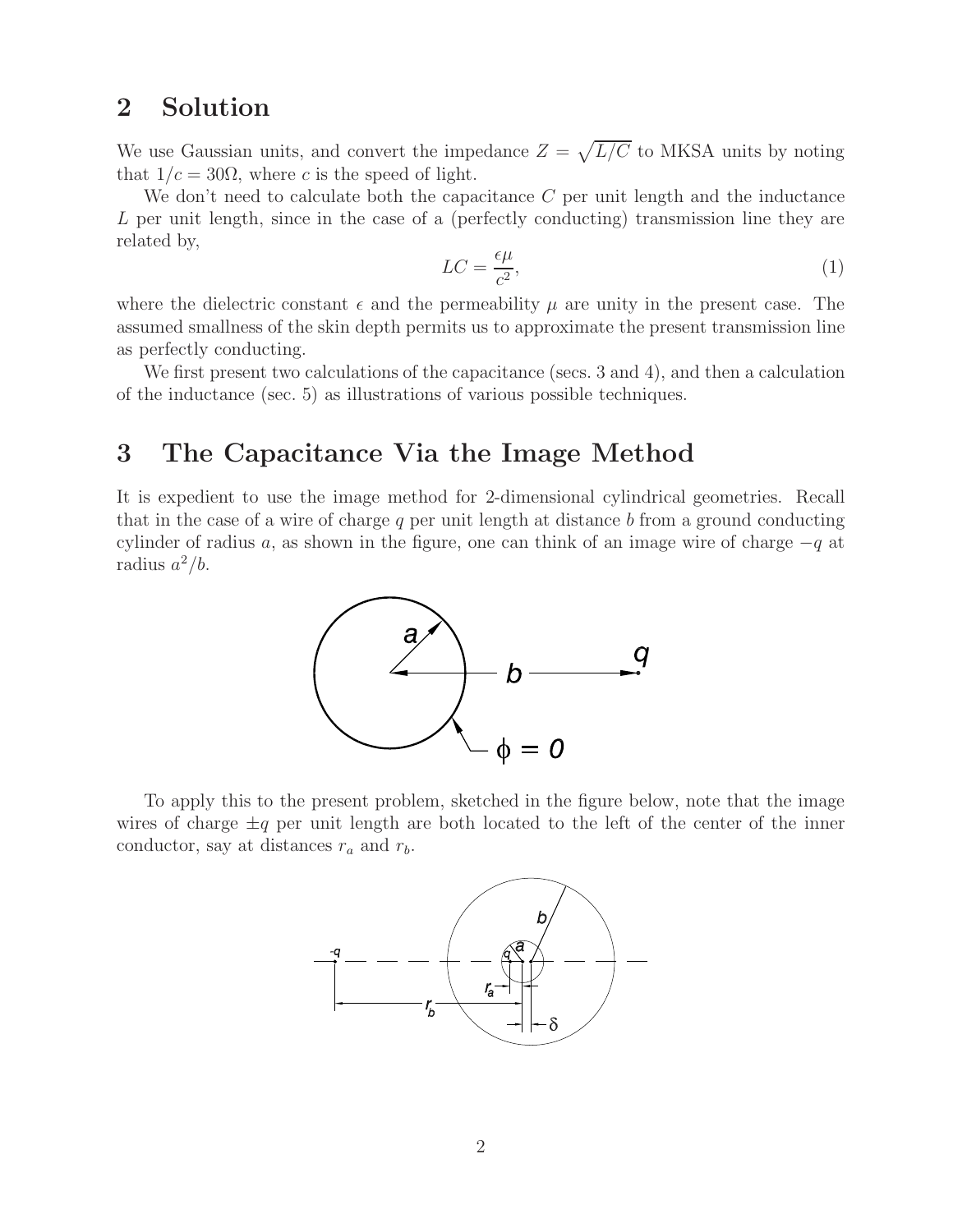For the inner cylinder to be an equipotential, we must have,

$$
r_b = \frac{a^2}{r_b},\tag{2}
$$

and the outer cylinder is also an equipotential provided,

$$
r_b + \delta = \frac{b^2}{r_a + \delta},\tag{3}
$$

noting the offset by  $\delta$  between the inner and outer cylinder. Combining eqs. (2) and (3), and noting that  $r_a \to 0$  as  $\delta \to 0$ , we find,

$$
r_a = \frac{b^2 - a^2 - \delta^2 - \sqrt{(b^2 - a^2 - \delta^2)^2 - 4a^2 \delta^2}}{2\delta}.
$$
\n(4)

The capacitance is related by  $C = q/\Delta V$ , where  $\Delta V = V_b - V_a$  is the potential difference between the two cylinders. Recall that the potential at distance  $r$  from a wire of charge  $q$ per unit length is  $2q \ln r$  + constant. We evaluate the potentials at the points where the cylinders are closest to, one another:

$$
V_a = 2q \ln(a - r_a) - 2q \ln(r_b - a) = 2q \ln \frac{a - r_a}{a^2/r_a - a} = 2q \ln \frac{r_a}{a},
$$
\n(5)

using eq.  $(2)$ , and,

$$
V_b = 2q \ln(b - \delta - r_a) - 2q \ln(r_b - b + \delta) = 2q \ln \frac{b - r_a - \delta}{b^2/(r_a + \delta) - b} = 2q \ln \frac{r_a + \delta}{b}, \quad (6)
$$

using eq. (3). Then,

$$
\Delta V = 2q \ln \left[ \frac{a}{b} \left( 1 + \frac{\delta}{r_a} \right) \right]. \tag{7}
$$

When combined with eq. (4), this is an "exact" solution for any  $\delta < b - a$ . In particular, as  $\delta \to b - a$ , then  $r_a \to a$ , and the cylinders touch with the result that  $\Delta V = 0$ .

Here, we suppose that  $\delta \ll b - a$ , and expand  $\delta / r_a$  to second order,

$$
\frac{\delta}{r_a} = \frac{b^2 - a^2 - \delta^2 + \sqrt{(b^2 - a^2 - \delta^2)^2 - 4a^2 \delta^2}}{2a^2} \approx \frac{b^2 - a^2}{a^2} - \frac{b^2 \delta^2}{a^2 (b^2 - a^2)},\tag{8}
$$

so that,

$$
1 + \frac{\delta}{r_a} \approx \frac{b^2}{a^2} \left( 1 - \frac{\delta^2}{b^2 - a^2} \right). \tag{9}
$$

The capacitance per unit length is therefore,

$$
C = \frac{q}{\Delta V} \approx \frac{1}{2\left(\ln\frac{b}{a} - \frac{\delta^2}{b^2 - a^2}\right)},\tag{10}
$$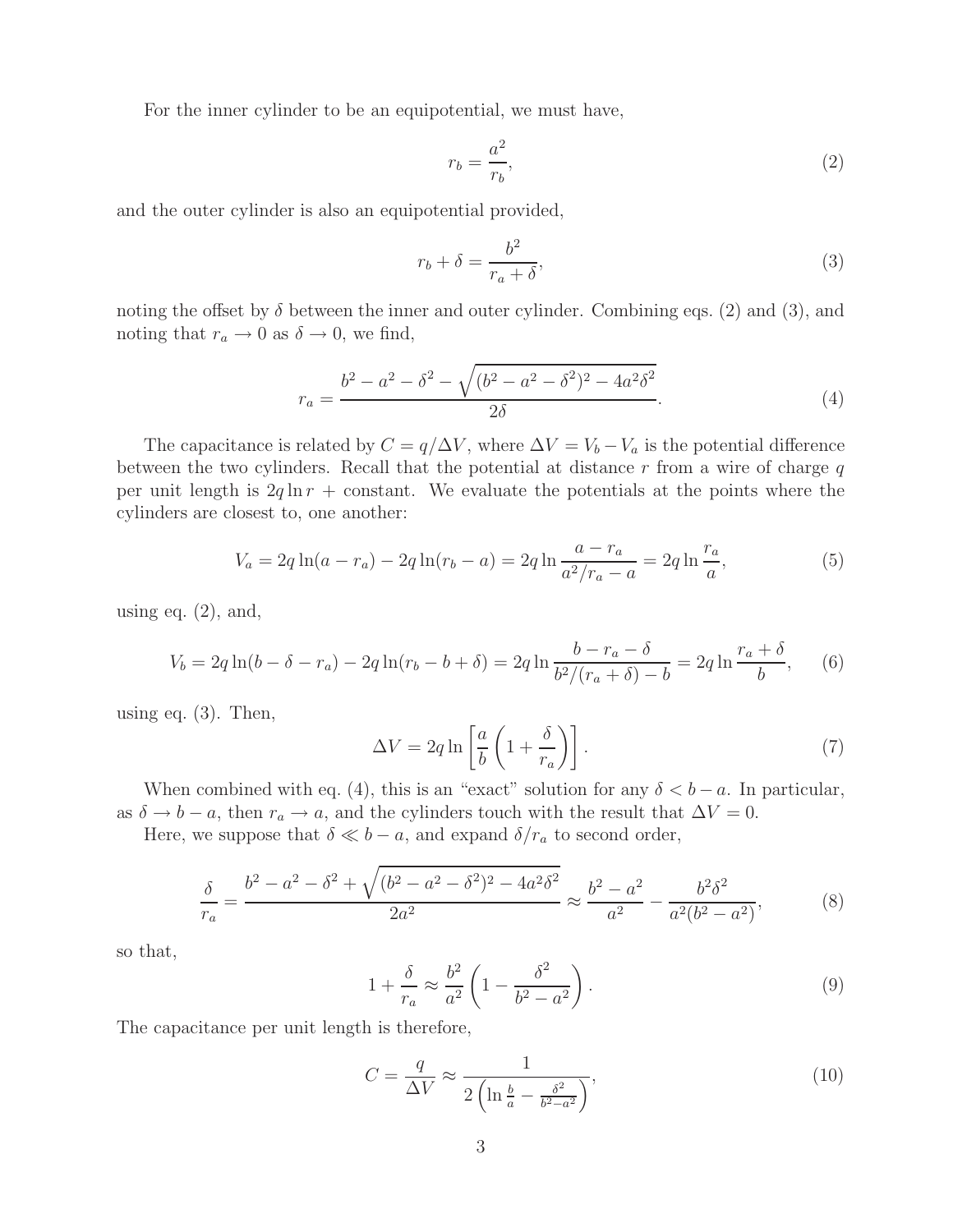using eq.  $(7)$ .

The inductance per unit length now follows from eq. (1),

$$
L = \frac{2}{c^2} \left( \ln \frac{b}{a} - \frac{\delta^2}{b^2 - a^2} \right),\tag{11}
$$

and the impedance is,

$$
Z = \sqrt{\frac{L}{C}} \approx \frac{2}{c} \left( \ln \frac{b}{a} - \frac{\delta^2}{b^2 - a^2} \right) = 60 \left( \ln \frac{b}{a} - \frac{\delta^2}{b^2 - a^2} \right) \Omega.
$$
 (12)

Remark: The "exact" expression (7) is often written in a different fashion, which is convenient for large  $\delta$ , but perhaps less useful for small  $\delta$ . The "exact" version of (8) leads to,

$$
1 + \frac{\delta}{r_a} = \frac{b^2 + a^2 - \delta^2 + \sqrt{(b^2 + a^2 - \delta^2)^2 - 4a^2b^2}}{2a^2},
$$
\n(13)

which in turn leads to,

$$
C = \frac{q}{\Delta V} = \frac{1}{2 \ln \frac{b^2 + a^2 - \delta^2 + \sqrt{(b^2 + a^2 - \delta^2)^2 - 4a^2 b^2}}{2ab}} = \frac{1}{2 \cosh^{-1} \frac{a^2 + b^2 - \delta^2}{2ab}}.
$$
(14)

#### **4 Capacitance Via Series Expansion of the Potential**

The image method can be deduced by an application of series expansion techniques for the electrostatic potential. In this section, we explore a direct use of such techniques. A full solution is long, and when we leave off some steps at the end, we get an answer that is not quite correct.

We define the electrostatic potential  $\phi$  to be zero on the inner conductor,

$$
\phi(r=a) = 0,\tag{15}
$$

and V on the outer conductor whose surface is approximately given by  $r = b + \delta \cos \theta$ ,

$$
\phi(r = b + \delta \cos \theta) = V. \tag{16}
$$

The potential is symmetric about  $\theta = 0$ ,

$$
\phi(-\theta) = \phi(\theta),\tag{17}
$$

so terms in  $\sin n\theta$  cannot appear in the series expansion of the potential,

$$
\phi(r,\theta) = A_0 \ln r + \sum_{n=1}^{\infty} \left( A_n r^n + \frac{B_n}{r^n} \right) \cos n\theta.
$$
 (18)

The capacitance C per unit length is, of course, given by  $C = Q/V$ , where the charge Q per unit length on the inner conductor is given by,

$$
Q = 2\pi a \int_0^{2\pi} \sigma(\theta) \ d\theta = 2\pi a \int_0^{2\pi} \frac{E_r(a,\theta)}{4\pi} \ d\theta = \frac{a}{2} \int_0^{2\pi} \frac{\partial \phi(a,\theta)}{\partial r} \ d\theta = \frac{A_0}{2}.\tag{19}
$$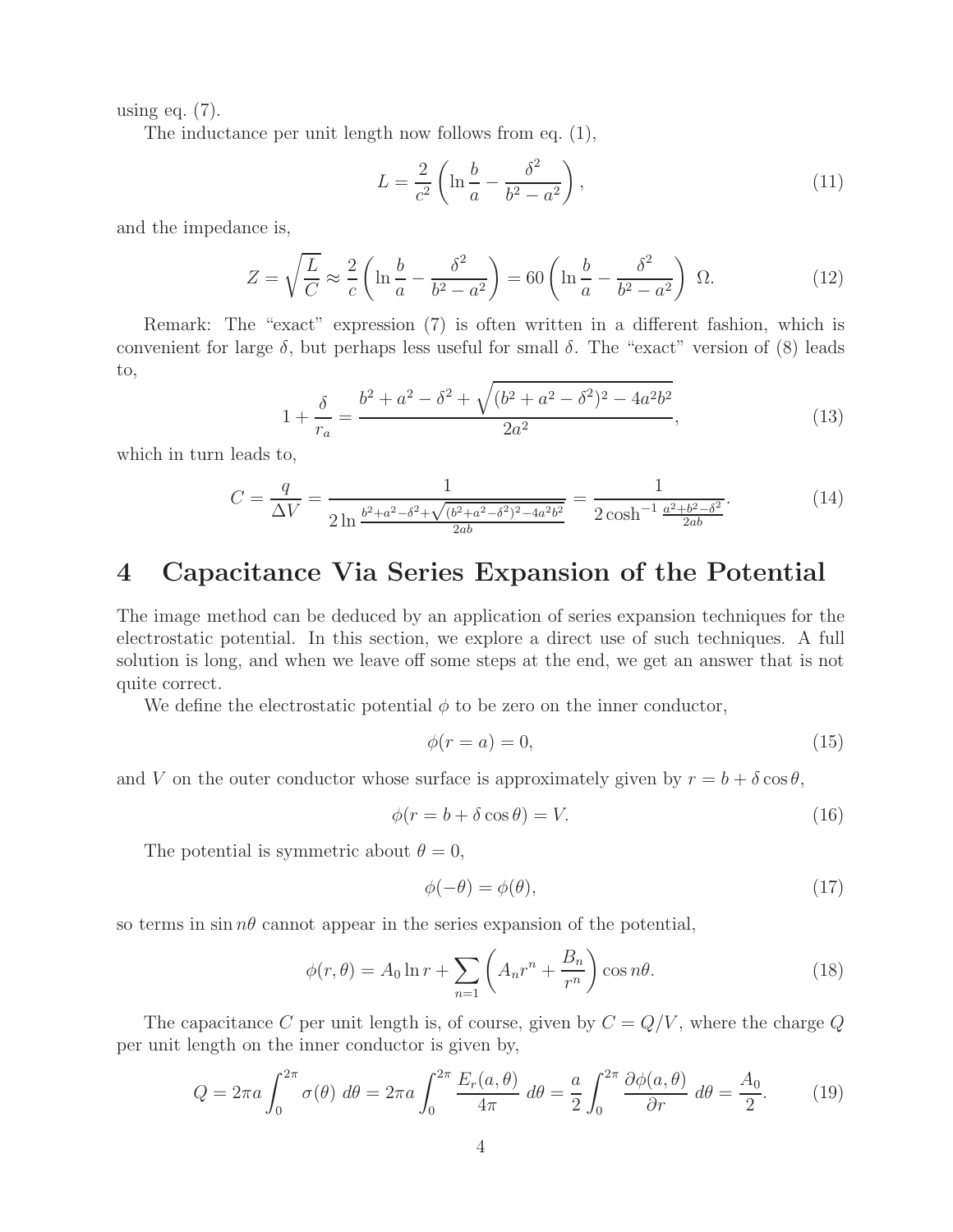Thus,

$$
C = \frac{A_0}{2V}.\tag{20}
$$

Applying the boundary condition (15) to the general form (18), we have,

$$
0 = A_0 \ln a + \sum_{n=1} \left( A_n a^n + \frac{B_n}{a^n} \right) \cos n\theta.
$$
 (21)

Likewise, the boundary condition (16) yields,

$$
V = A_0 \ln(b + \delta \cos \theta) + \sum_{n=1}^{\infty} \left( A_n (b + \delta \cos \theta)^n + \frac{B_n}{(b + \delta \cos \theta)^n} \right) \cos n\theta.
$$
 (22)

With considerable effort, the terms in eq. (22) of the form  $\cos^l \theta \cos m\theta$  can be expressed as sums of terms in the orthogonal set of functions  $\cos n\theta$ . Then, eqs. (21) and (22) can be combined to yield the Fourier coefficients  $A_n$  and  $B_n$ . Thus, subtracting eq. (21) from (22) and using the approximation (34), we have,

$$
V = A_0 \left( \ln \frac{b}{a} + \frac{\delta \cos \theta}{b} - \frac{\delta^2 \cos^2 \theta}{2b^2} \right) + F(A_n, B_n, \theta)
$$
 (23)

IF the integral of F with respect to  $\theta$  vanished, then integrating eq. (23) yields,

$$
V = A_0 \left( \ln \frac{b}{a} - \frac{\delta^2}{4b^2} \right),\tag{24}
$$

and the capacitance would be,

$$
C = \frac{A_0}{2V} \approx \frac{1}{2\left(\ln\frac{b}{a} - \frac{\delta^2}{4b^2}\right)}.\tag{25}
$$

However, we the presence of terms like  $A_1 \cos^2 \theta$  in F means that we cannot expect its integral to vanish, and eq. (25) is not quite correct.

### **5 Calculation of the Inductance**

The calculation of the inductance is complicated by the fact that the currents in this problem are distributed over surfaces, rather than flowing in filamentary wires. We would like to use the relation,

$$
\Phi = cLI,\tag{26}
$$

where  $I$  is the total (steady) current flowing down the inner conductor (and back up the outer conductor), and  $\Phi$  is the magnetic flux per unit length linked by the circuit. From Ampère's law, with the assumption that the currents are uniformly distributed on the inner and outer conductors, the azimuthal component  $B_{\theta}$  of the magnetic field in the region between the two conductors is given by,

$$
B_{\theta}(r) = \frac{2I}{cr}.\tag{27}
$$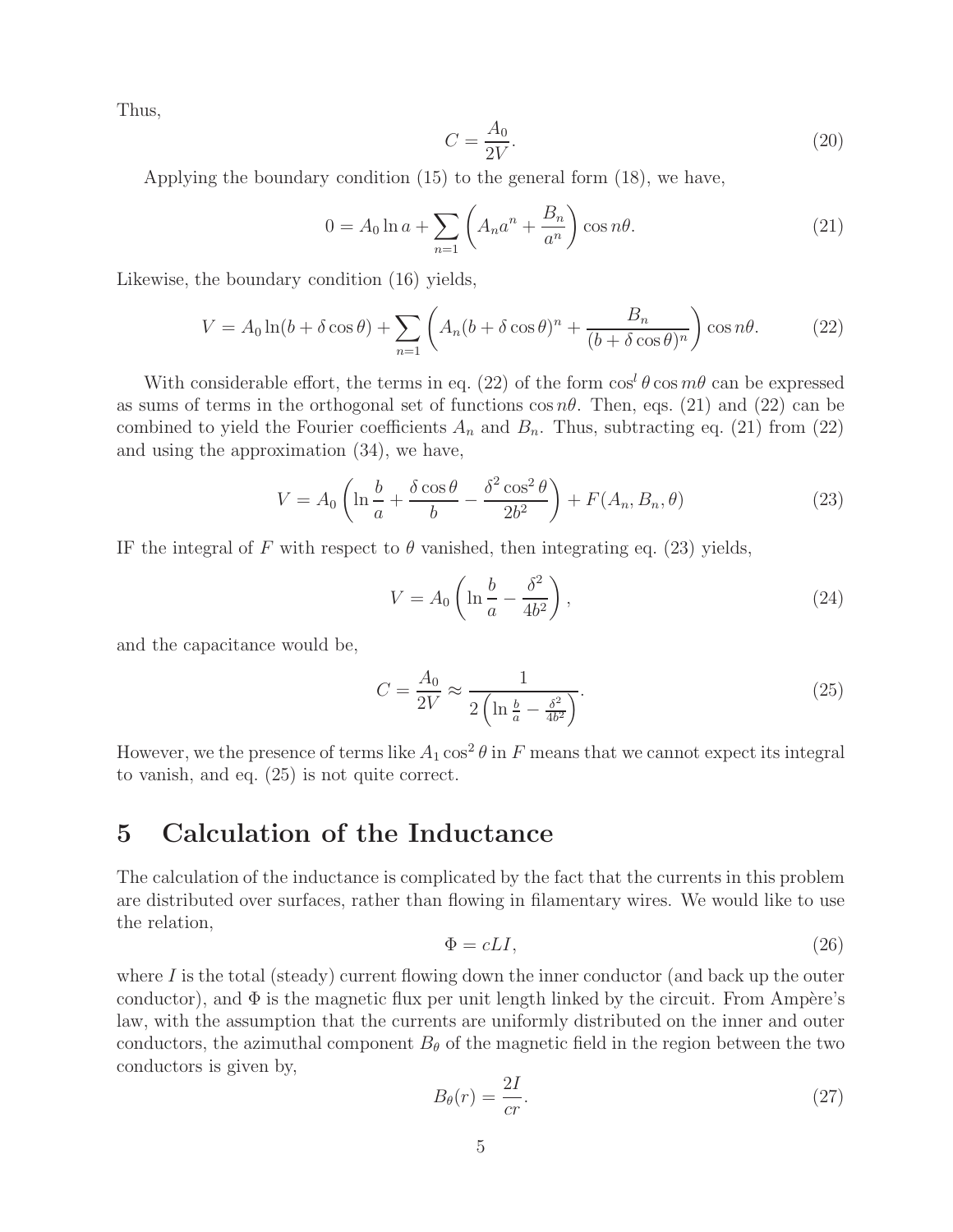If the cable were truly coaxial, the flux would be simply,

$$
\Phi_0 = \int_a^b B_\theta dr = \frac{2I}{c} \ln \frac{b}{a},\tag{28}
$$

and the corresponding inductance would be,

$$
L_0 = \frac{2}{c^2} \ln \frac{b}{a}.\tag{29}
$$

Then, from eq. (1) the capacitance would be,

$$
C_0 = \frac{1}{2\ln(b/a)},
$$
\n(30)

as is readily verified by an electrostatic analysis, and the transmission-line impedance would be,

$$
Z_0 = \sqrt{\frac{L_0}{C_0}} = \frac{2}{c} \ln \frac{b}{a} = 60 \ln \frac{b}{a} \Omega.
$$
 (31)

However, because the outer conductor is off center with respect to the inner, we cannot simply use eq. (28). We can segment the currents on the conductors into filaments of azimuthal extent  $d\theta$ , and calculate the flux  $\Phi(\theta)$  linked the circuit element defined by the segments centered on angle  $\theta$  on the inner and outer conductors. Then, the effective inductance of the whole cable can be estimated from eq. (26) using the average of  $\Phi(\theta)$ ,

$$
L = \frac{1}{2\pi cI} \int_0^{2\pi} \Phi(\theta) d\theta = \frac{1}{2\pi cI} \int_0^{2\pi} d\theta \int_a^{r_{\text{max}}(\theta)} B_\theta(r) dr = \frac{1}{\pi c^2} \int_0^{2\pi} \ln \frac{r_{\text{max}}(\theta)}{a} d\theta, \quad (32)
$$

using (27) and (28). The result holds only to the extent that the current distribution is independent of azimuth, as discussed in sec. 6. However, there will be a small azimuthal dependence to the current in this problem, so we will not obtain a completely correct result.

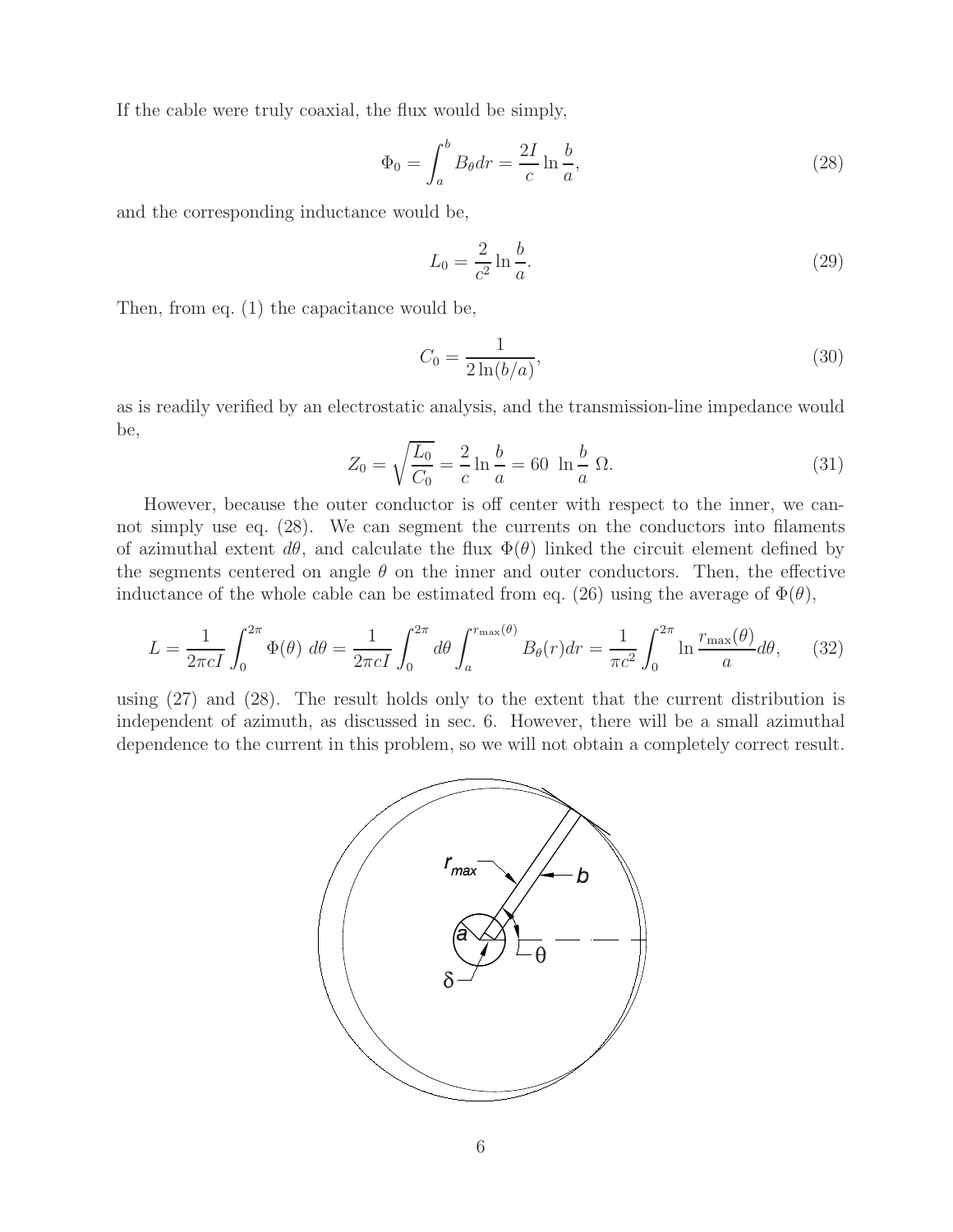To complete the analysis, we need  $r_{\text{max}}(\theta)$ , the maximum radius about the center of the inner conductor of magnetic field lines that are linked by the segment of the outer conductor at azimuthal angle  $\theta$ . Assuming the currents is uniformly distributed over the inner and outer conductors, the magnetic field between the two conductors is entirely due to the current in the inner conductor, and the field is purely azimuthal about the axis of the inner conductor as given by eq. (27). Then, the geometry shown in the figure tells us that,

$$
r_{\text{max}}(\theta) = b + \delta \cos \theta. \tag{33}
$$

This relation is "exact" to the extent that the currents are uniformly distributed; however, this is not actually the case in the present problem.

To use relation (33) in eq. (32), we approximate,

$$
\ln \frac{r_{\text{max}}(\theta)}{a} = \ln \frac{b + \delta \cos \theta}{a} = \ln \frac{b}{a} + \ln \left( 1 + \frac{\delta \cos \theta}{b} \right) \approx \ln \frac{b}{a} + \frac{\delta \cos \theta}{b} - \frac{\delta^2 \cos^2 \theta}{2b^2},\tag{34}
$$

which leads to,

$$
L \approx \frac{2}{c^2} \left( \ln \frac{b}{a} - \frac{\delta^2}{4b^2} \right). \tag{35}
$$

This result happens to agree with the result implied by sec. 4, but differs somewhat from the more accurate result of sec. 3.

#### **6 The Magnetic Flux Linked by a Distributed Circuit**

The magnetic flux through a filamentary circuit (one in which the conductors are idealized as wires) is well defined as,

$$
\Phi = \int \mathbf{B} \cdot d\mathbf{S},\tag{36}
$$

where the integral is taken over any surface bounded by the circuit. However, when the conductors of the circuit are distributed and have a finite cross sectional area A, then eq. (36) is not well defined.

We wish to show that a consistent definition of the flux through a distributed circuit is obtained by segmenting the conductors into a large number of circuits each with very small cross sectional area  $A_i$ , and defining,

$$
\Phi = \frac{1}{A} \sum_{i} A_i \Phi_i,\tag{37}
$$

where the magnetic flux through subcircuit  $i$  is given by eq. (36).

We are interested in a definition of flux that gives consistency to the relation (26) in the context of circuit analysis. In particular, if the circuit has total resistance  $R$ , and the magnetic flux is changing, then we desire Faraday's law to be written as,

$$
IR = \mathcal{E} = -\frac{1}{c} \frac{d\Phi}{dt},\tag{38}
$$